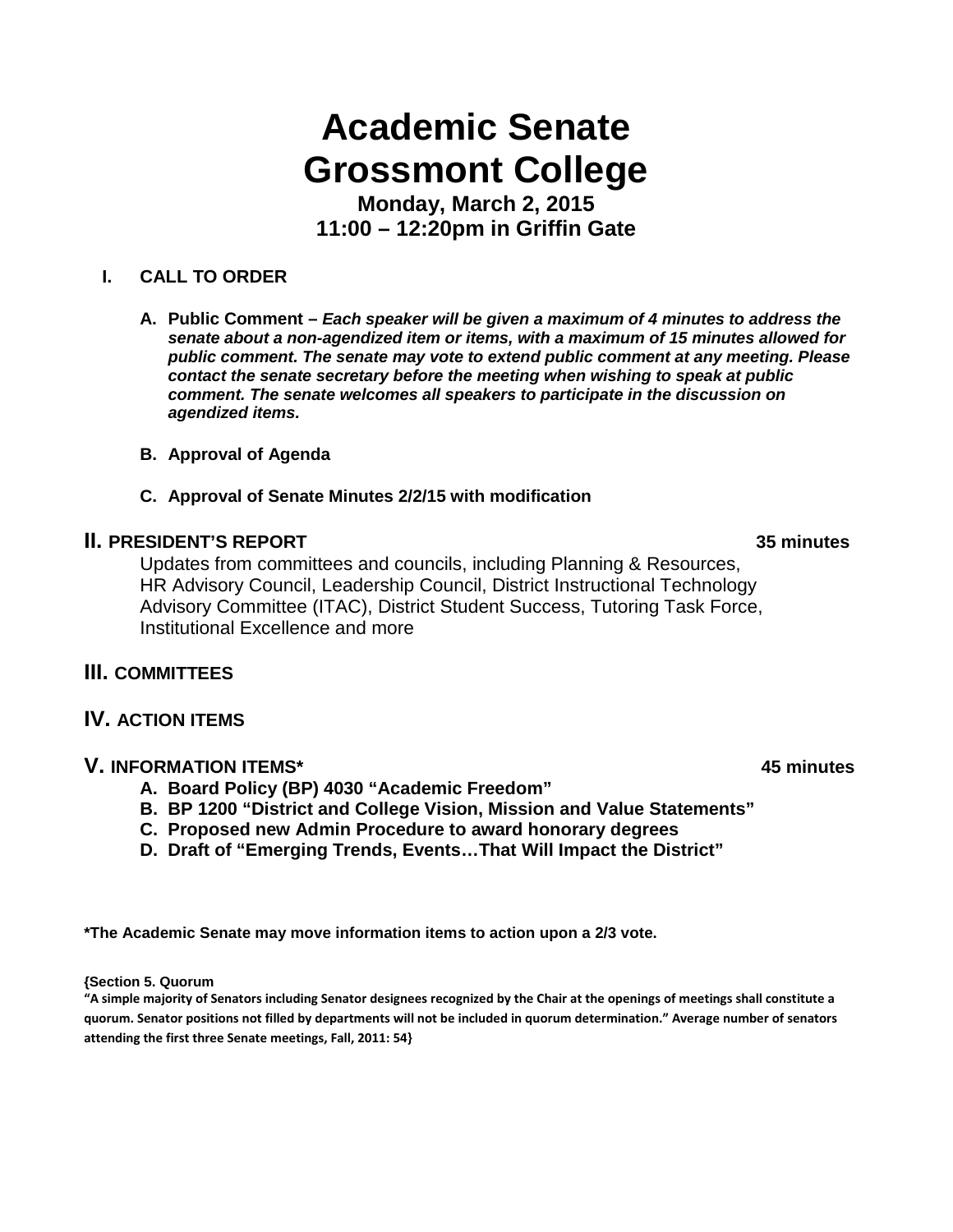## **BP 4030 Academic Freedom**

### Reference: *Title 5, Section 51023; Education Code 76120; Accreditation Standard II.A.7; Board Policies 2410, 2510, and 4035*

Adoption Date: December 18, 2001 Updated: March 18, 2008

The Board shall promote public understanding and support of academic freedom for the implementation of the educational philosophy of Grossmont-Cuyamaca Community College District. Academic freedom is fundamental for the protection of the rights of the instructor in teaching, and of the student to freedom in learning. It carries with it duties correlative with rights.

- 1. Instructors are entitled to freedom in the classroom in discussing their subject, but they should be careful not to introduce into their teaching material that has no relation to their subject. The intent is not to discourage what is "controversial." Controversy is at the heart of the free academic inquiry that this entire policy is designed to foster. Instructors should avoid persistently intruding material that has no relation to their subject.
- 2. Instructors are citizens, members of a learned profession, and may be viewed by those outside of the District as representatives of the District. When they speak or write as citizens outside of their roles with the District, they should be free from institutional censorship or discipline, but their special position in the community imposes special obligations. As scholars and instructors, they should remember that the public might judge their profession and Grossmont-Cuyamaca Community College District by their utterances. Hence they should at all times be accurate, should exercise appropriate restraint, should show respect for the opinions of others, and should make every effort to indicate that they are not speaking for the District.
- 3. As colleagues, faculty members have obligations that derive from the code of ethics (adopted by both the Grossmont College Academic Senate [11/16/92] and the Cuyamaca College Academic Senate [4/6/95]). Faculty members do not discriminate against or harass colleagues and students. They respect and defend the free inquiry of associates. In the exchange of criticism and ideas, faculty members show due respect for the opinions of others. Such exchanges shall focus upon the substance and content rather than personal characteristics of individuals. Uncivil, intemperate, or abusive language and behavior is contrary to a productive and safe working and educational environment. This does not contravene academic freedom and free exchange of ideas and opinions, but requires accuracy, appropriate restraint, and respect for the professional expression of others.
- 4. Instructors are entitled to full freedom in academic research and publication, subject to the adequate performance of their other academic duties, but research and publication for pecuniary return should be based upon an understanding consistent with the collectively bargained agreement between the District and the exclusive bargaining representatives.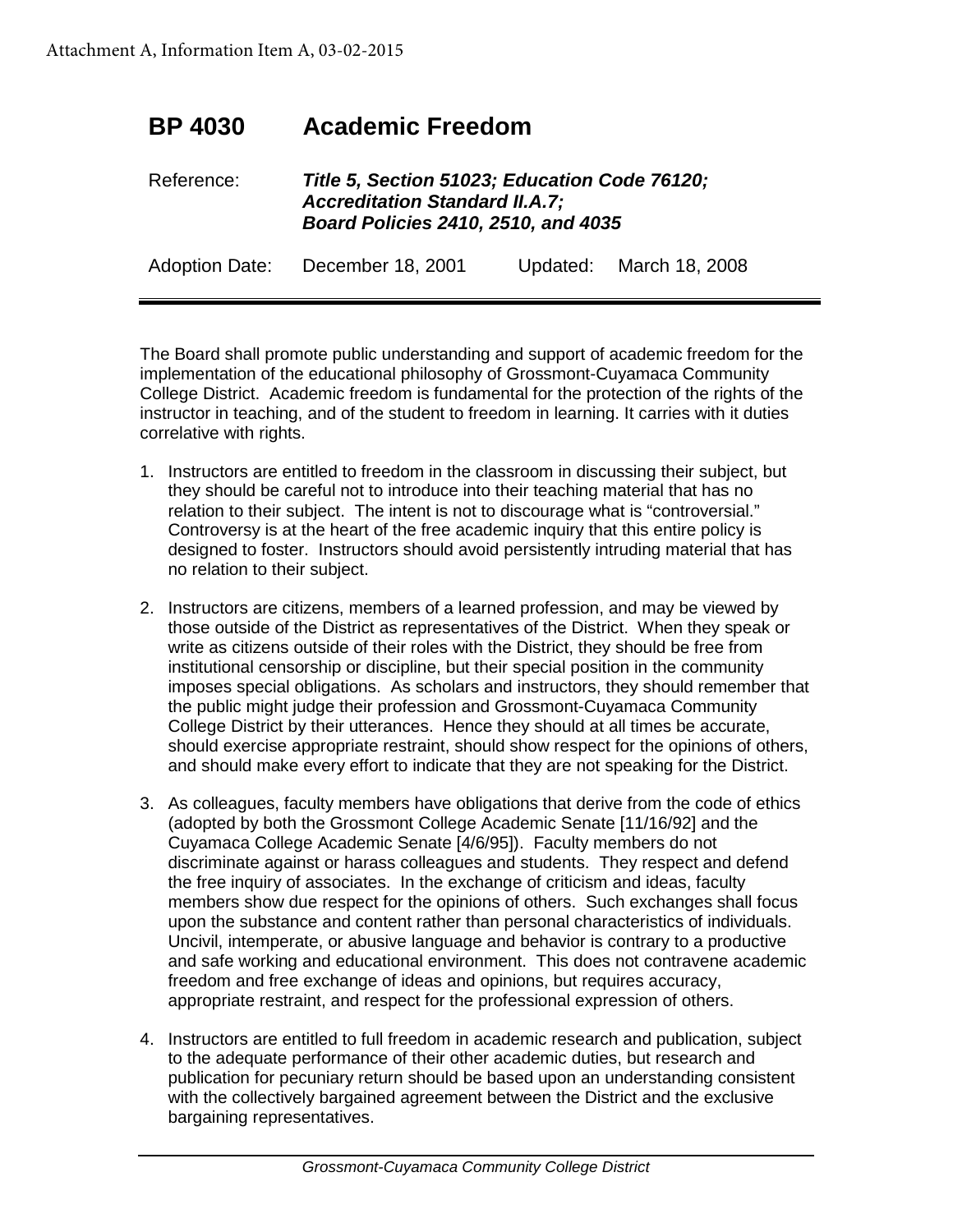From CCLC Update and reviewed 1/23/15 Annual Board Workshop

## **BP 1200 District and College Vision, Mission, and Value Statements**

Reference: *California Education Code section 66010.4; Accrediting Commission for Community and Junior Colleges Western Association of Schools and Colleges Standard I.A One Board Policies 2410, 2510, 2515, 2520*

Adoption Date: August 21, 2001 Updated: July 17, 2012

Grossmont-Cuyamaca Community College District's vision, mission and values honor our commitment to the spirit and intent of the foundational framework of the California Community Colleges, as described in California Education Code section 66010.4:

- **Primary Mission**: Academic and vocational instruction at the lower division level; advancement of California's economic growth and global competitiveness through education, training, and services
- **Essential and Important Functions**: Remedial instruction, ESL, adult noncredit instruction (in areas defined as being in the state's interest), and student support services
- **Authorized Function: Community services courses**

The District vision, mission and values further describes the "institution's broad educational purposes, its intended student population, the types of degrees and other credentials it offers, and its commitment to student learning and student achievement," as called for in WASC/ACCJC Standard 1.A.

The District and college Vision, Mission, and Value Statements are part form the basis for of the six-year strategic planning process. The Mission Statements are as follows:

#### **DISTRICT VISION, MISSION, AND VALUE STATEMENTS**

#### **Vision**

Transforming lives through learning.

#### **Mission**

Provide outstanding diverse learning opportunities that prepare students to meet community needs, promotes a global responsibility, and fosters opportunities for all-and future challenges of a complex, global society.

Grossmont-Cuyamaca Community College District fulfills its mission by providing

Outstanding undergraduate education leading tofor students seeking certificates, associate degrees, and university transfer;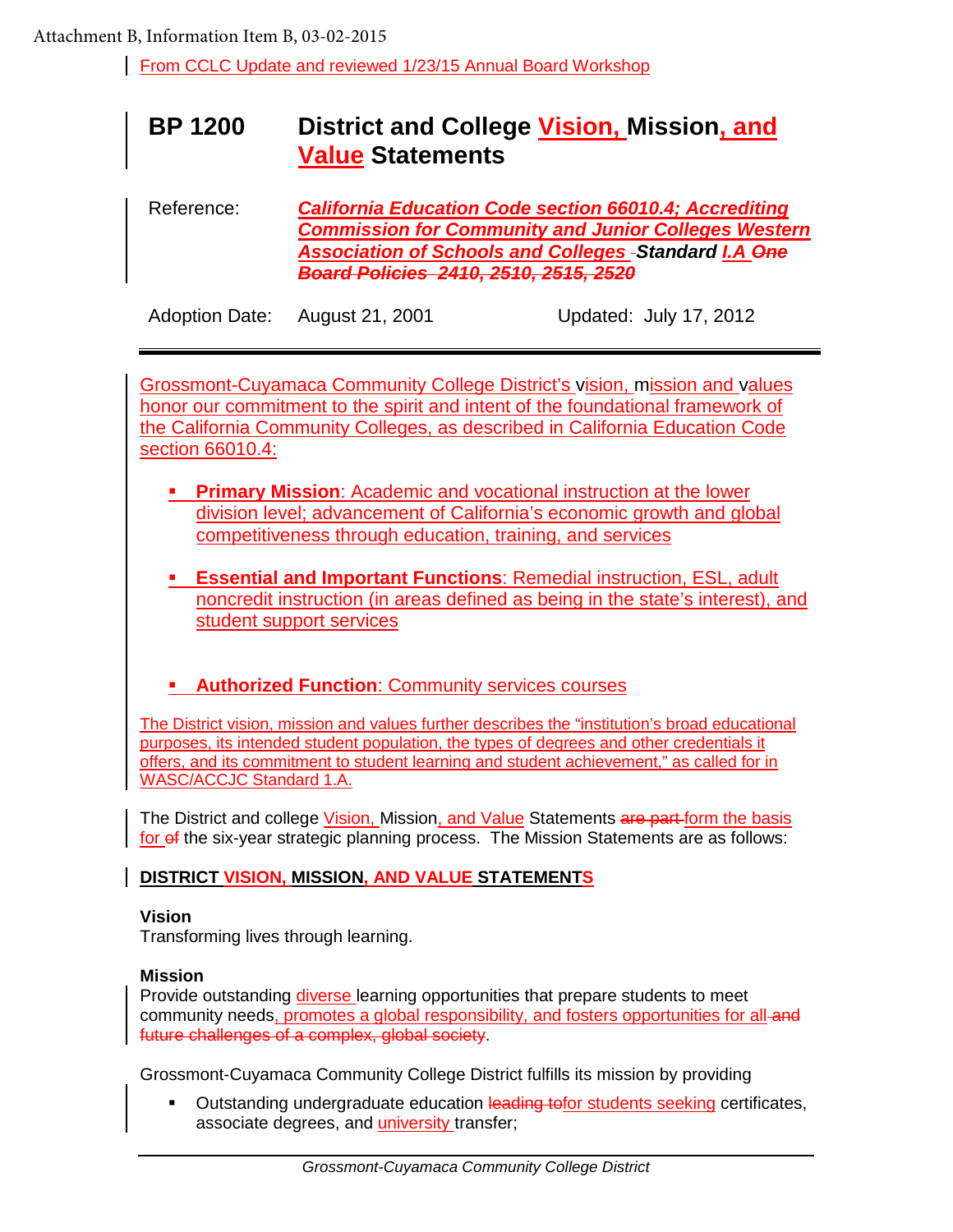- **Excellent career and technical education programs that prepare students for** workforce entry and advancement;
- **Engaging educational services that meet learners' needs in basic skills and-**English language proficiency, and lifelong learning; and
- ٠ a.
- Comprehensive student development and personal support services that help students succeed in meeting their educational goals contribute to student learning and achievement;
- **Engaging educational services that meet learners' needs in basic skills, English** language proficiency, and lifelong learning; and
- **Responsive social Partnerships and programs and economic development** programs and community partnerships.that promote the social and economic development of the region
- **Community education for personal, professional, and lifelong learning**

#### **Values Statement**

Cultivate a student-centered culture of excellence, trust, stewardship, and service.

#### **GROSSMONT COLLEGE VISION, MISSION, AND VALUE STATEMENTS**

#### **Vision**

Grossmont College – Changing lives through education.

#### **Mission**

Grossmont College is committed to providing an exceptional learning environment that enables diverse individuals to pursue their hopes, dreams, and full potential, and to developing enlightened leaders and thoughtful citizens for local and global communities. Our mission is fulfilled by providing the people of East San Diego County with:

- **Transfer degrees and certificates programs**
- **EXEC** Career technical education and workforce development
- **Basic skills**
- Student support services that promote student access and achievement
- **Community education**

#### **Values**

- **Learning and Student Success** We dedicate our resources and ourselves in support of our students and their pursuits to achieve their academic, professional, and personal goals.
- **Creativity and Innovation** We value the capacity for ingenuity and originality on our campus and within our community.
- **Pursuit of Excellence and Continuous Improvement** We strive for excellence in our programs and services. We believe in the capacity for continuous improvement in the pursuit of excellence. We accept the challenges of being accountable for our efforts.
- **Integrity** We commit to acting and speaking truthfully and responsibly and hold ourselves and others accountable to this standard.
- **Power of Diversity and Inclusion** We are committed to a climate for learning that considers diverse perspectives to be a powerful component in the education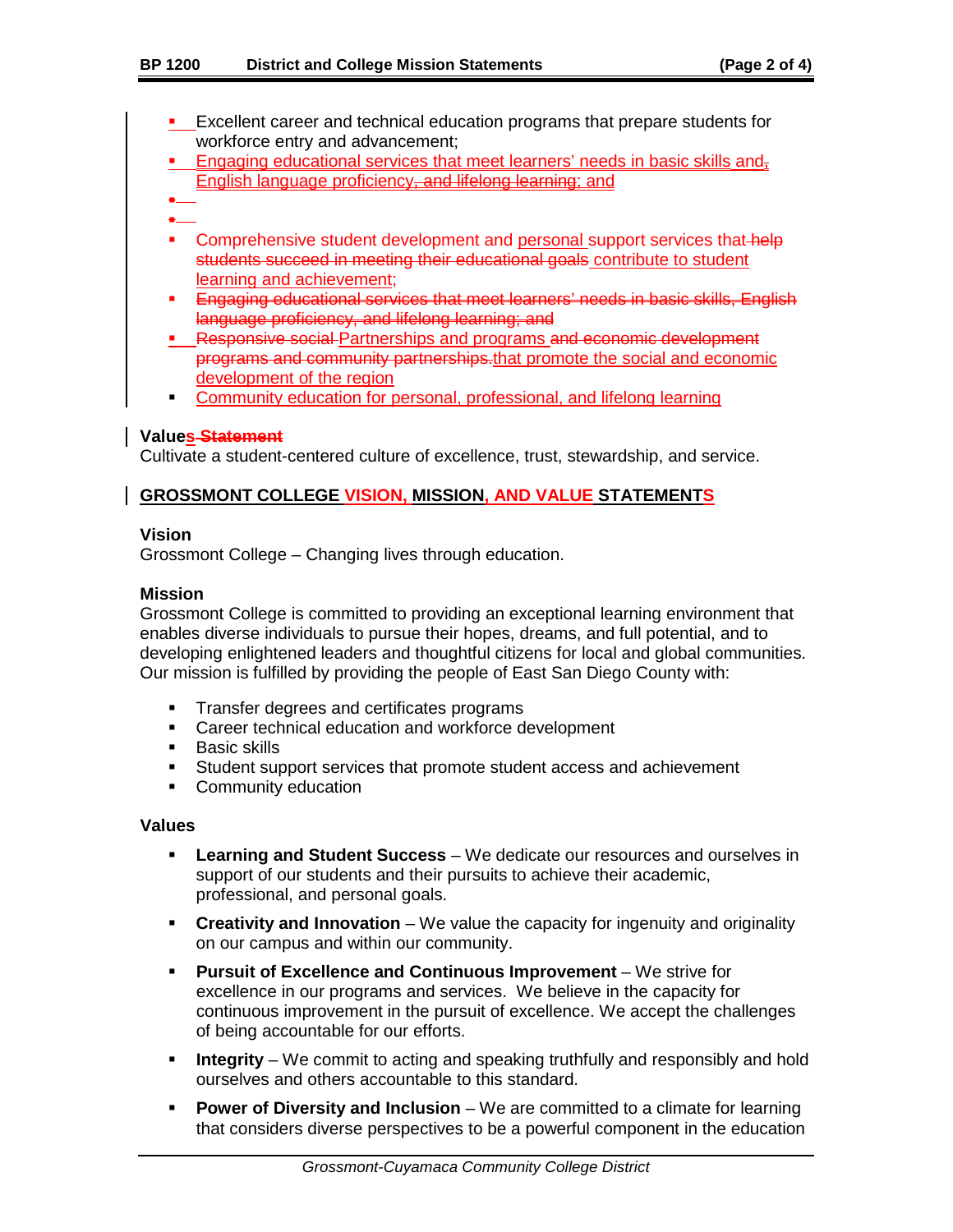of every individual, valuing and accommodating both differences and commonalities.

- **Civility** We value fair, respectful, thoughtful interactions, based on a positive approach, that promote reflection, foster deeper understanding of phenomena, and permit achievement of common goals.
- **Balance** We value a nurturing and positive approach in all we do, embracing laughter and enthusiasm, as we nurture the development of the whole individual, including the intellectual, spiritual, emotional, and physical well-being of each individual.

#### **CUYAMACA COLLEGE VISION, MISSION, AND VALUE STATEMENTS**

#### **Vision**

Learning for the Future

#### **Mission**

The mission of Cuyamaca College is to serve a diverse community of students who seek to benefit from the college's wide range of educational programs and services.

In order to fulfill its commitment to student learning, the college provides:

- **Instructional programs that meet student needs for transfer education, career** technical education, general education and basic skills courses
- **Community education programs and services**<br>**Programs that promote economic, civic and current**
- Programs that promote economic, civic and cultural development

To facilitate this mission, Cuyamaca College provides a comprehensive range of support services including: outreach and access initiatives, academic and learning resources, student development programs, and multicultural and co-curricular activities.

In support of its mission, Cuyamaca College structures its planning processes and engages the college community by pursuing the following areas of focus, which form the foundation of the 2010-2016 Strategic Plan:

- **Student Access**
- **Learning and Student Success**
- Value and Support of Employees
- **Economic and Community Development**
- **Fiscal and Physical Resources**

#### **Values**

- **Equitable Access:**We value equitable access that facilitates participation in academic programs and support services needed to meet students' educational goals.
- **Individual Student Success:**We offer courses and programs leading to degrees, certificates, transfer, employment, personal enhancement, and lifelong learning.
- **Academic Excellence:**We employ a variety of methodologies and technologies responsive to students' needs and conducive to students' varied educational and experiential backgrounds and learning styles.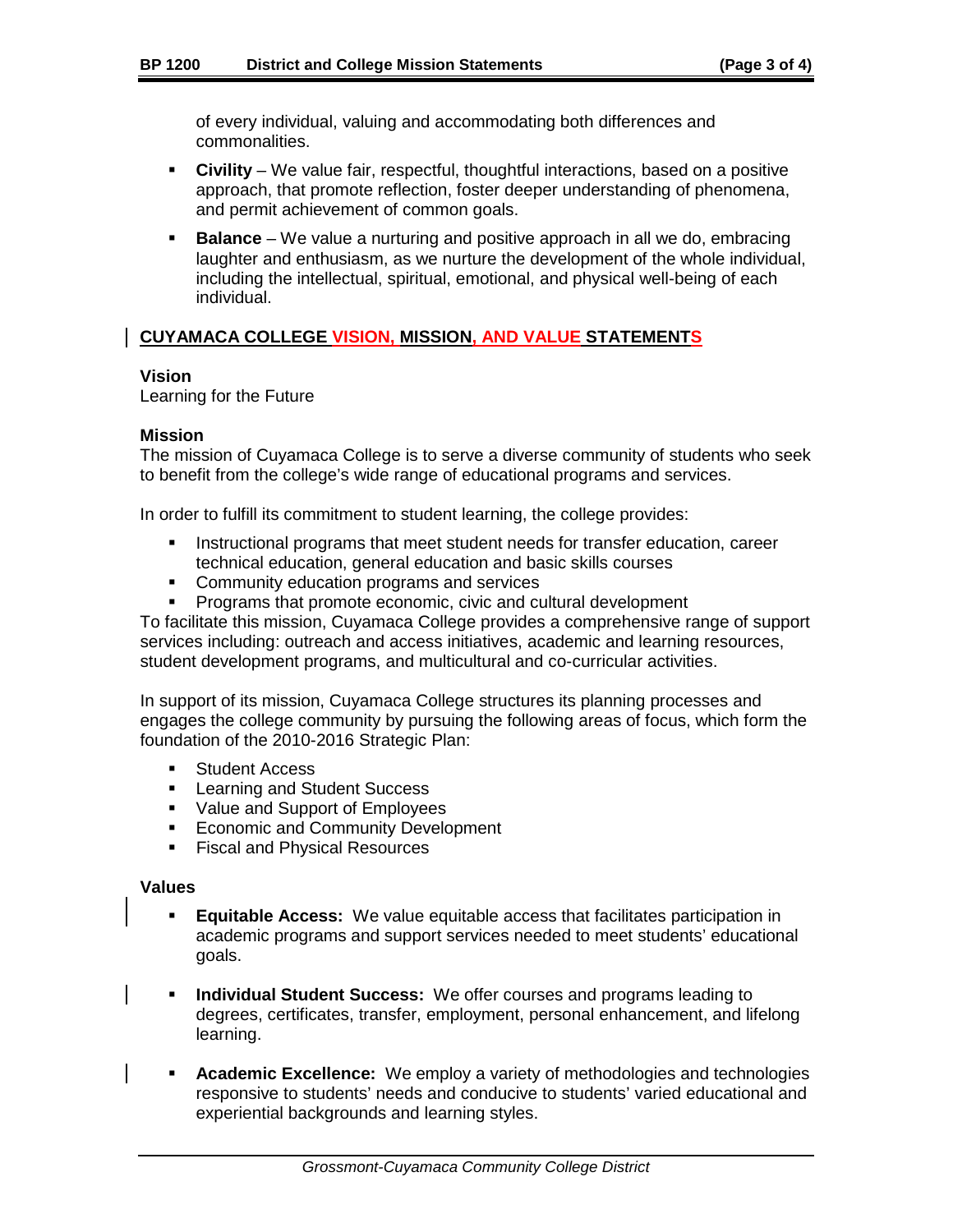- **Innovation and Creativity:** We value innovation and creativity in order to encourage our students to question and to expand their thinking.
- **Diversity and Social Harmony:**We value and embrace diversity and create opportunities for our college community to work together to meet the challenges of a complex global society.
- **Environmental Stewardship and Sustainability:** We take pride in our campus and its resources, and we strive to be on the forefront of sustainability and green technology.
- **Strong Community Relations:** We recognize our role in the cultural, educational, technological, and economic/workforce development of the communities we serve*.*

#### **DISTRICT SERVICES VISION AND MISSION STATEMENTS**

#### **Vision**

Leadership that enables and supports educational excellence.

#### **Mission**

To provide leadership, facilitation, and support of districtwide educational, fiscal, facilities, and human resource services that meet student, college, and community needs.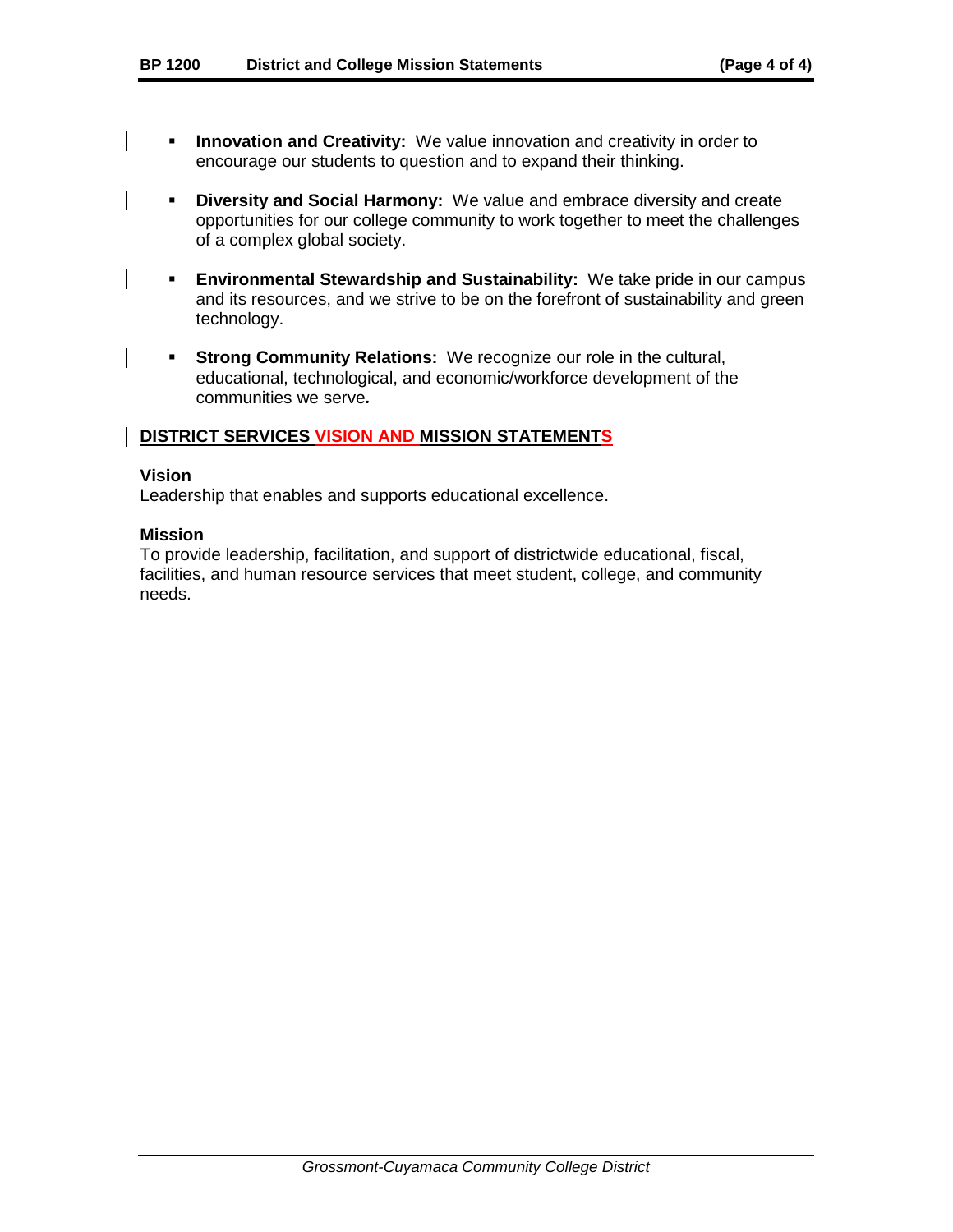## **AP 4110 Honorary Degree**

Reference: *Education Code Section 72122*

Date Issued: XXX

#### I. Guidelines

- a. The Chancellor, with support from a college's Academic Senate, recommends the awarding of an honorary degree to the Board of Trustees.
- b. The Board of Trustees shall approve recipients of all honorary degrees.
- c. The following categories of honorary degrees shall be recognized for conferral by the Board of Trustees:
	- i. Associate of Arts
	- ii. Associate of Science
- II. Purpose For Which Honorary Degrees May be Conferred
	- a. To recognize excellence and extraordinary achievement in significant areas of human endeavor, within which are the mission and goals of the Grossmont-Cuyamaca Community College District.
	- b. To honor meritorious and outstanding service to California community colleges; collectively, or to Grossmont-Cuyamaca Community College District, individually; to the State of California; to the United States; or to humanity-at-large.
	- c. To recognize women and men whose lives and significant achievements should serve as examples of the Grossmont-Cuyamaca Community College District's aspirations for its diverse student body.
- III. Criteria for the Awarding of Honorary Degrees
	- a. Honorary degrees may be awarded to recognize achievements in all parts of the world. Honorary degrees awarded may represent a wide diversity of endeavors.
	- b. Nominees for honorary degrees must be distinguished in their respective fields.
	- c. Service or benefactions to the District itself do not in themselves justify the awarding of honorary degrees. However, nothing in these criteria shall preclude nominees who are in political life, or who are benefactors of the Grossmont-Cuyamaca Community College District, or who have assisted the District in noteworthy ways.
- IV. Limitations on Eligibility
	- a. Honorary degrees shall not be awarded to:
		- i. Incumbent members of the Board of Trustees of the Grossmont-Cuyamaca Community College District.
		- ii. Any current employee of the college district.
		- iii. Incumbent elected officials.
- V. Procedures for Selecting Honorary Degree Recipients
	- a. In all steps of these procedures, utmost care will be taken to ensure confidentiality. A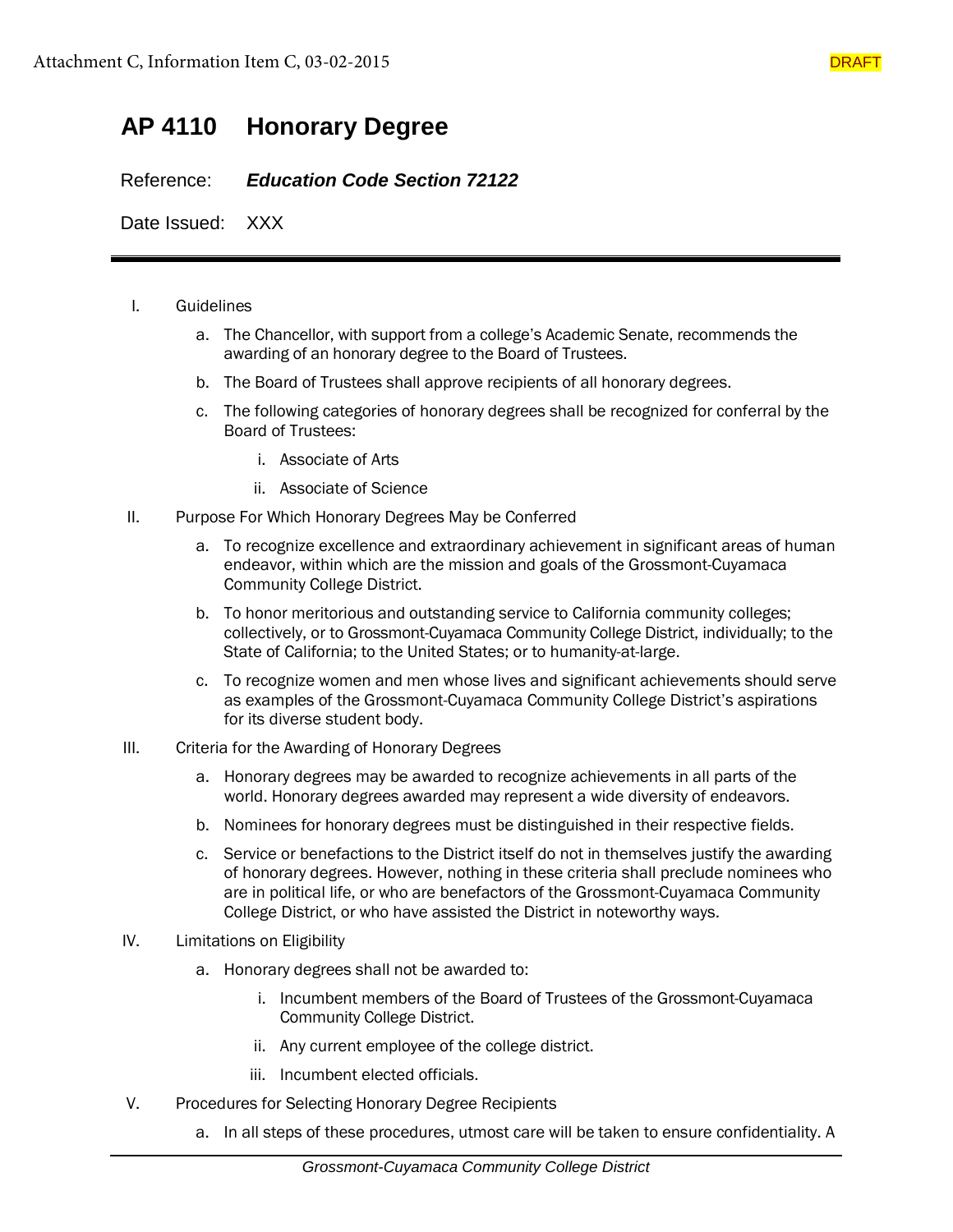breach of confidentiality could seriously embarrass the Grossmont-Cuyamaca Community College District and those individuals under consideration for the receipt of an honorary degree. Recommendations of persons to receive honorary degrees are encouraged from any member of the Grossmont-Cuyamaca Community College District community, including Trustees, the Chancellor of the District, faculty, students, administrative staff, classified staff, alumni, campus Advisory Board members, Foundation Board members and other friends of the District.

- i. All recommendations shall be submitted through the Chancellor of the District. The recommendations will be in writing and will include relevant backup material.
- ii. The Chancellor will consult with the Academic Senate for selecting honorary degree recipients.
- iii. The Board of Trustees, meeting in Closed Session, shall make the final determination and will, by virtue of its exclusive authority in this matter, "award" the degree to the nominees they feel are most deserving.

#### VI. Conferral of Degree

- a. Honorary degrees may be conferred during any Grossmont-Cuyamaca Community College District function that the Board of Trustees considers appropriate.
- b. Normally, the following will participate in the conferral ceremony:
	- i. The Chancellor of the District (or designee) will read the Citation.
	- ii. The President of the Board of Trustees (or designee) will confer the honorary degree and issue the diploma.
	- iii. The Vice President of Instruction or Vice President of Student Services will cap the degree recipient.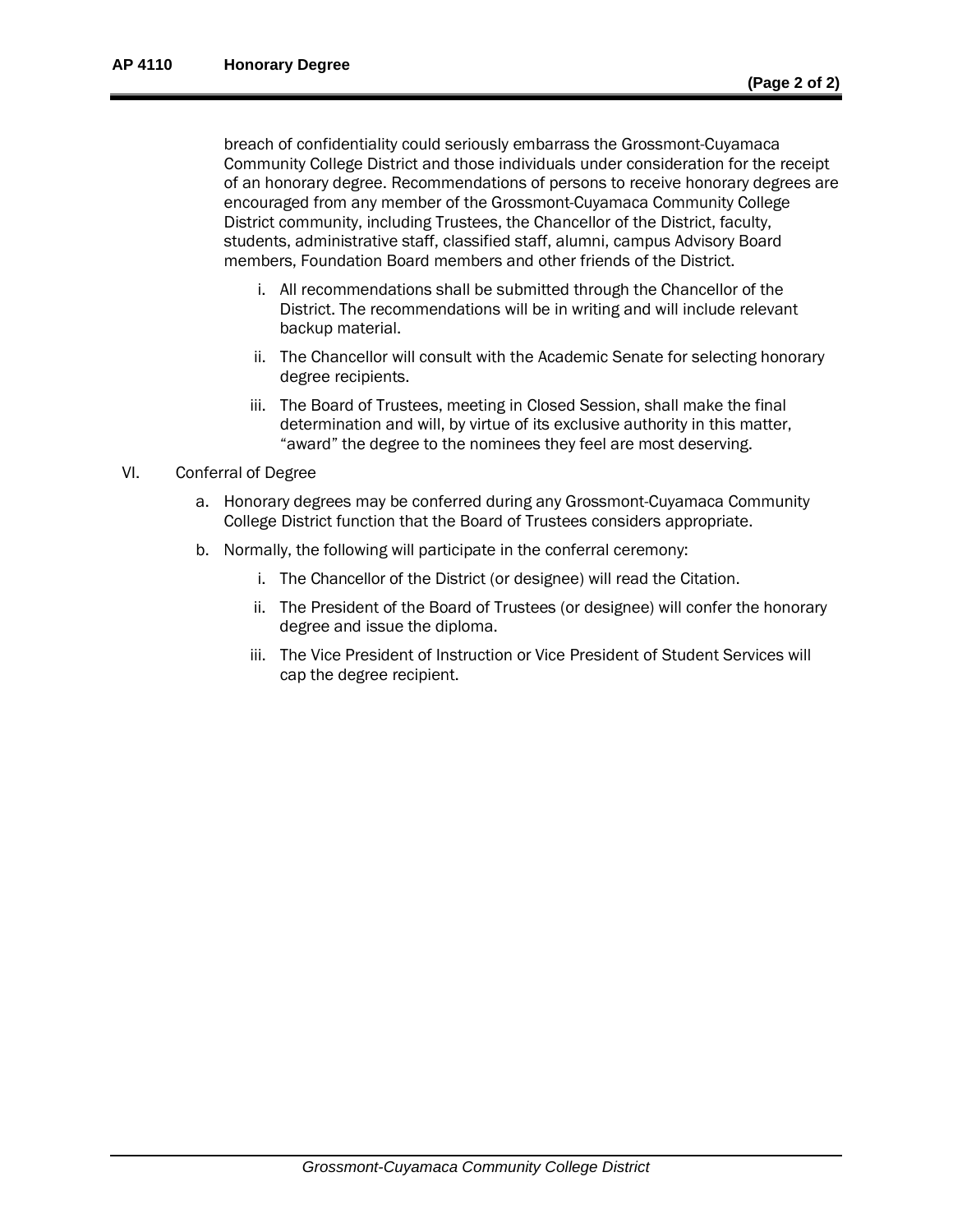## Environmental Scan: 2016-2022 Strategic Plan Emerging Trends, Events, and Issues That Will Impact the District

## Nation

• President Obama plan for free community college for all. His plan includes criteria that students must meet in order to avail themselves of the tuition free option.

## State (governor, legislature, Chancellor's office)

- Bachelor's degrees for community colleges
- CCCCO goal to have 250,000 more completions by 2025
- CCCCO task force on workforce development and CTE
- AB 86 Adult education
- AB 2558 Professional development for all employees; plan required

## Region

- East County Education Alliance
- Increase in refugees arriving in East County
- Need for more K-12 teachers

### Accreditation

- New accreditation standards from ACCJC
- Possible new accrediting agency

### Student Success

- Continued focus on veterans
- SSSP Plans
- Student Equity Plans and closing the achievement gap
- Increasing mental health issues for students
- Online education—increasing access and student success
- Stackable options (certificates and degrees; credit, noncredit, not-for-credit)